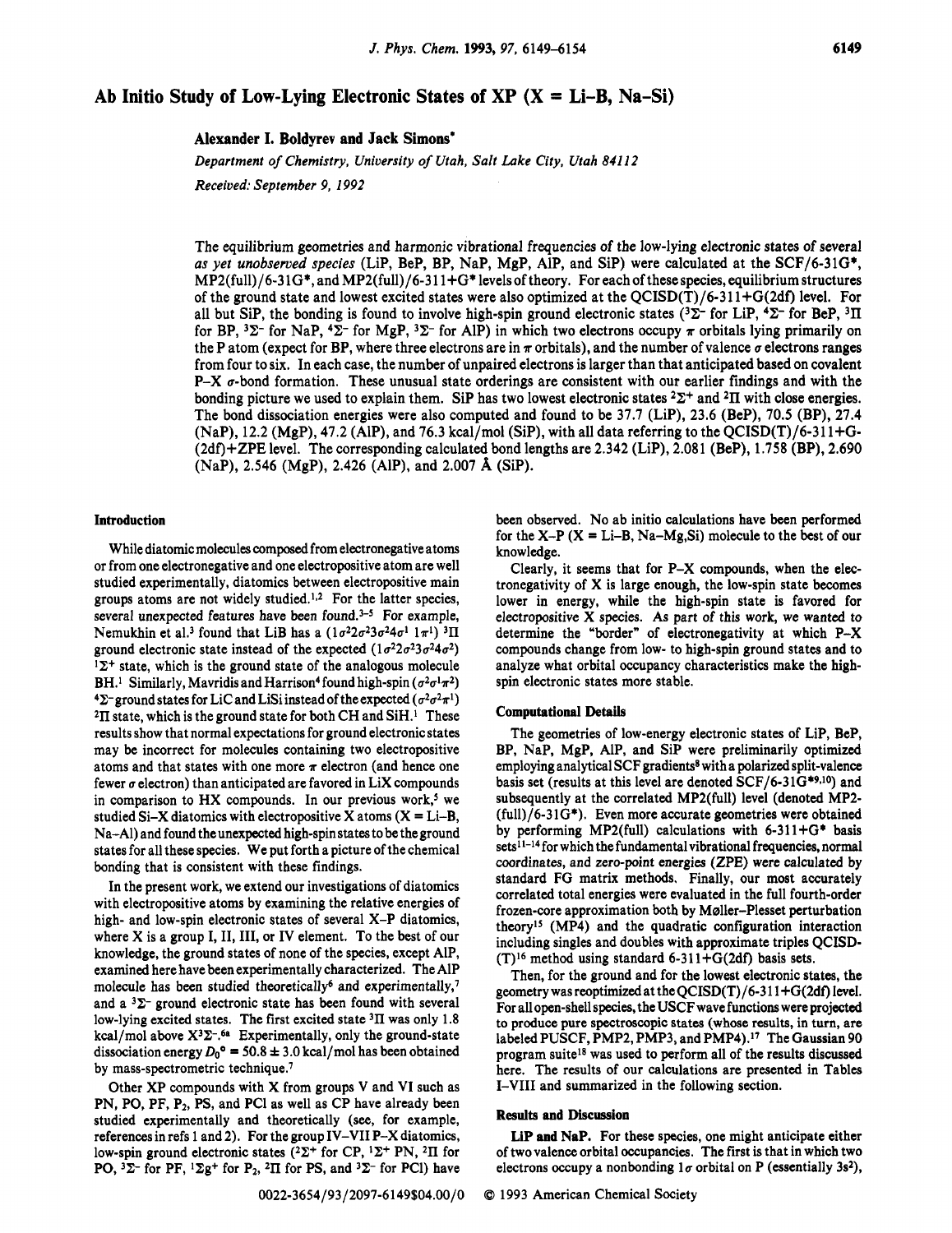## **TABLE I: Calculated Molecular Properties of the Lowest UP States**

| LiP $(^{3}\Sigma^{-})$<br>$1\sigma^2 1\pi^2 2\sigma^2$                                                                                                                                                                                                                                                                                                                | $\text{LiP} (^{3} \Pi)$<br>$1\sigma^2$ $1\pi^3$ $2\sigma^1$                                                                                                                                                                                                                                                                                                       | LiP $(^1\Sigma^+)$<br>$1\sigma^2$ $1\pi^4$                                                                                                                                                                                                                                                                                      |  |
|-----------------------------------------------------------------------------------------------------------------------------------------------------------------------------------------------------------------------------------------------------------------------------------------------------------------------------------------------------------------------|-------------------------------------------------------------------------------------------------------------------------------------------------------------------------------------------------------------------------------------------------------------------------------------------------------------------------------------------------------------------|---------------------------------------------------------------------------------------------------------------------------------------------------------------------------------------------------------------------------------------------------------------------------------------------------------------------------------|--|
| $E_{SCF}$ = -348.143 48<br>$R(Li-P) = 2.378$ Å<br>$\omega_e = 479$ cm <sup>-1</sup><br>$\langle S^2 \rangle = 2.016$                                                                                                                                                                                                                                                  | $SCF/6-31G*$<br>$E_{SCF}$ = -348.116 25<br>$R(Li-P) = 2.246 \text{ Å}$<br>$\omega_e$ = 509 cm <sup>-1</sup><br>$\langle S^2 \rangle = 2.011$                                                                                                                                                                                                                      | $E_{SCF} = -348.02392$<br>$R(Li-P) = 2.171 \text{ Å}$<br>$\omega_e = 486$ cm <sup>-1</sup>                                                                                                                                                                                                                                      |  |
| $E_{MP2} = -348.23172$<br>$R(Li-P) = 2.362$ Å<br>$\omega_e = 486$ cm <sup>-1</sup><br>$\langle S^2 \rangle = 2.015$                                                                                                                                                                                                                                                   | $MP2(full)/6-31G*$<br>$E_{\rm MP2}$ = -348.205 49<br>$R(Li-P) = 2.224$ Å<br>$\omega_e = 530 \text{ cm}^{-1}$<br>$\langle S^2 \rangle = 2.011$                                                                                                                                                                                                                     | $E_{MP2}$ = -348.127 61<br>$R(Li-P) = 2.125 \text{ Å}$<br>$\omega_e = 525$ cm <sup>-1</sup>                                                                                                                                                                                                                                     |  |
| $E_{MP2} = -348.38453$<br>$R(Li-P) = 2.331 \text{ Å}$<br>$\omega_e = 495$ cm <sup>-1</sup><br>$\langle S^2 \rangle = 2.014$                                                                                                                                                                                                                                           | $MP2(full)/6-311+G*$<br>$E_{MP2} = -348.36064$<br>$R(Li-P) = 2.189 \text{ Å}$<br>$\omega_e = 541$ cm <sup>-1</sup><br>$\langle S^2 \rangle = 2.012$                                                                                                                                                                                                               | $E_{\rm MP2} = -348.28475$<br>$R(Li-P) = 2.072 \text{ Å}$<br>$\omega_e = 544$ cm <sup>-1</sup>                                                                                                                                                                                                                                  |  |
| $QCISD(T)/6-311+G(2df)//$<br>$QCISD(T)/6-311+G(2df)$<br>$R(Li-P) = 2.342$ Å<br>$E_{\text{PUSCF}} = -348.17196$<br>$E_{\text{PMP2}} = -348.27916$<br>$E_{\text{PMP3}} = -348.29779$<br>$E_{\text{PMP4}} = -348.30409$<br>$E_{\text{QCISD}} = -348.29935$<br>$E_{QCISD(T)} = -348.30484$<br>$T_{ePMP4} = 0.0$ kcal/mol<br>$T_{\text{eQCISD(T)}} = 0.0 \text{ kcal/mol}$ | $QCISD(T)/6-311+G(2df)//$<br>$MP2$ (full)6-311+G*<br>$R(Li-P) = 2.189 \text{ Å}$<br>$E_{\text{PUSCF}} = -348.14742$<br>$E_{\text{PMP2}} = -348.25619$<br>$E_{\text{PMP3}} = -348.27475$<br>$E_{\text{PMP4}} = -348.28112$<br>$E_{\text{QCISD}} = -348.27613$<br>$E_{QCISD(T)} = -348.28182$<br>$T_{\rm ePMP4}$ = 14.4 kcal/mol<br>$T_{eQCISD(T)} = 14.4$ kcal/mol | $QCISD(T)/6-311+G(2df)//$<br>MP2(full)6-311+G*<br>$R(Li-P) = 2.072 A$<br>$E_{SCF} = -348.05201$<br>$E_{MP2} = -348.18126$<br>$E_{MP3} = -348.20388$<br>$E_{MP4} = -348.21365$<br>$E_{\text{QCISD}} = -348.21869$<br>$E_{QCISD(T)} = -348.23548$<br>$T_{eMP4}$ = 56.8 kcal/mol<br>$T_{\text{eQCISD(T)}} = 43.5 \text{ kcal/mol}$ |  |

**TABLE Ik Calculated Molecular Properties of the Lowest BeP States** 

| BeP $(^{4}\Sigma^{-})$                 |                                                                                                                             | BeP $(^{2}\Pi)$                                                                                                                                         | BeP $(^{2}\Sigma^{+})$                                                                                                       |  |
|----------------------------------------|-----------------------------------------------------------------------------------------------------------------------------|---------------------------------------------------------------------------------------------------------------------------------------------------------|------------------------------------------------------------------------------------------------------------------------------|--|
| $1\sigma^2 2\sigma^2 1\pi^2 3\sigma^1$ |                                                                                                                             | $1\sigma^2 2\sigma^2 1\pi^3$                                                                                                                            | $1\sigma^2 2\sigma^1 1\pi^4$                                                                                                 |  |
|                                        | $E_{SCF} = -355.29450$<br>$R(Be-P) = 2.084 \text{ Å}$<br>$\omega_e = 629$ cm <sup>-1</sup><br>$\langle S^2 \rangle = 3.764$ | SCF/6-31G*<br>$E_{SCF} = -355.23843$<br>$R(Be-P) = 1.896 \text{ Å}$<br>$\omega_e = 812$ cm <sup>-1</sup><br>$\langle S^2 \rangle = 0.787$               | $E_{SCF}$ = -355.172 00<br>$R(Be-P) = 1.769 \text{ Å}$<br>$\omega_e$ = 936 cm <sup>-1</sup><br>$\langle S^2 \rangle = 0.767$ |  |
|                                        | $E_{MP2}$ = -355.394 03<br>$R(Be-P) = 2.063$ Å<br>$\omega_e = 641$ cm <sup>-1</sup><br>$\langle S^2 \rangle = 3.763$        | $MP2(full)/6-31G*$<br>$E_{MP2}$ = -355.376 92<br>$R(Be-P) = 1.915 \text{ Å}$<br>$\omega_{\rm e} = 892 \text{ cm}^{-1}$<br>$\langle S^2 \rangle = 0.784$ | $E_{MP2} = -355.31194$<br>$R(Be-P) = 1.764 \text{ Å}$<br>$\omega_e = 1686$ cm <sup>-1</sup><br>$\langle S^2 \rangle = 0.765$ |  |
|                                        | $E_{MP2} = -355.54733$                                                                                                      | MP2(full)/6-311+G*                                                                                                                                      | $E_{\text{MP2}} = -355.46797$                                                                                                |  |
|                                        | $R(Be-P) = 2.063 \text{ Å}$                                                                                                 | $E_{MP2} = -355.53140$                                                                                                                                  | $R(Be-P) = 1.771 \text{ Å}$                                                                                                  |  |
|                                        | $\omega_e = 631$ cm <sup>-1</sup>                                                                                           | $R(Be-P) = 1.924 \text{ Å}$                                                                                                                             | $\omega_e = 1497$ cm <sup>-1</sup>                                                                                           |  |
|                                        | $\langle S^2 \rangle = 3.764$                                                                                               | $\langle S^2 \rangle = 0.795$                                                                                                                           | $\langle S^2 \rangle = 0.764$                                                                                                |  |
|                                        | $QCISD(T)/6-311+G(2df)//$                                                                                                   | $QCISD(T)/6-311+G(2df)//$                                                                                                                               | $QCISD(T)6-311+G(2df)/7$                                                                                                     |  |
|                                        | $QCISD(T)/6-311+G(2df)$                                                                                                     | $QCISD(T)/6-311+G(2df)$                                                                                                                                 | $MP2(full)/6-311+G*$                                                                                                         |  |
|                                        | $R(Be-P) = 2.081 \text{ Å}$                                                                                                 | $R(Be-P) = 1.928 \text{ Å}$                                                                                                                             | $R(Be-P) = 1.771 \text{ Å}$                                                                                                  |  |
|                                        | $E_{\text{PUSCF}} = -355.32264$                                                                                             | $E_{\text{PUSCF}} = -355.27002$                                                                                                                         | $E_{\text{PUSCF}} = -355.20521$                                                                                              |  |
|                                        | $E_{\text{PMP2}} = -355.43726$                                                                                              | $E_{\text{PMP2}} = -355.42816$                                                                                                                          | $E_{MPM2}$ = -355.364 75                                                                                                     |  |
|                                        | $E_{\text{PMP3}} = -355.45780$                                                                                              | $E_{PMP3}$ = -355.44676                                                                                                                                 | $E_{\text{PMP3}} = -355.38158$                                                                                               |  |
|                                        | $E_{\text{PMP4}} = -355.46535$                                                                                              | $E_{\text{PMP4}} = -355.46034$                                                                                                                          | $E_{\text{PMP4}} = -355.39415$                                                                                               |  |
|                                        | $E_{\text{QCISD}} = -355.46148$                                                                                             | $E_{\text{QCISD}} = -355.449\,73$                                                                                                                       | $E_{\text{QCISD}} = -355.38330$                                                                                              |  |
|                                        | $E_{QCISD(T)} = -355.46808$                                                                                                 | $E_{QCISD(T)} = -355.46250$                                                                                                                             | $E_{QCISD(T)} = -355.39518$                                                                                                  |  |
|                                        | $T_{ePMP4} = 0.0$ kcal/mol                                                                                                  | $T_{ePMP4} = 3.1$ kcal/mol                                                                                                                              | $T_{\rm ePMP4}$ = 44.7 kcal/mol                                                                                              |  |
|                                        | $T_{\text{eQCISD(T)}} = 0.0 \text{ kcal/mol}$                                                                               | $T_{\text{eQCISD(T)}} = 3.5 \text{ kcal/mol}$                                                                                                           | $T_{eQCISD(T)} = 45.7$ kcal/mol                                                                                              |  |

three electrons occupy a  $1\pi$  orbital (essentially 3p on P), and one electron occupies an antibonding  $2\sigma$  orbital (the Li- or Na-P  $\sigma$ bond). In this case, a **3II** state would be expected to be the ground state. Alternatively, the  $2\sigma$  orbital was doubly occupied and the  $1\pi$  orbital could be doubly occupied, and a  $3\Sigma$ <sup>-</sup> state would then be the ground state.

Among all states with  $\pi^2$ ,  $\pi^3$ , or  $\pi^4$  occupancies, we found the following states to lie lowest for both LiP and NaP:  $3\Sigma$ - $(1\sigma^2\pi^22\sigma^2), \, \, \frac{3\Pi}{\Pi} \, (1\sigma^2\pi^32\sigma^1), \, \, \frac{1\Sigma^+}{\Pi} \, (1\sigma^2\pi^4), \, \text{and} \, \, \frac{5\Sigma^-}{\Pi} \, (1\sigma^2\pi^32\sigma^1), \, \, \frac{1\Sigma^+}{\Pi} \, (1\sigma^2\pi^32\sigma^1), \, \, \frac{1\Sigma^+}{\Pi} \, (1\sigma^2\pi^32\sigma^1), \, \, \frac{1\Sigma^+}{\Pi} \, (1\sigma^2\pi^32\sigma^1), \$  $2\sigma^1 1\pi^2 3\sigma^1$ ). The energies and physical properties of the lowest three of these states appear **in** Tables I and IV, respectively.

Note that a high-spin  $3\Sigma$ - ground electronic state having  $1\sigma^2 1\pi^2 2\sigma^2$  valence orbital occupancy was obtained for both molecules. The calculated ground-state dissociation energies are  $37.7$  (LiP) and  $27.4$  kcal/mol (NaP) at the QCISD(T)/6-311+G-(Zdf)+ZPE level. The **311** state is the first excited state for both molecules and lies above theground states by 14.4 (Lip) and 14.1 kcal/mol (NaP), respectively. The low-spin state  $({}^{1}\Sigma^{+})$  is 43.5 kcal/mol (LiP) and 43.1 kcal/mol (NaP) higher in energy than the  ${}^{3}\Sigma^{-}$  triplet state.

The **52-** states do not have minima **on** their potential energy curves for either molecule. Vertical excitation energies for the The <sup>5</sup> $\Sigma$ - states do not have minima on their potential energy<br>curves for either molecule. Vertical excitation energies for the<br> $3\Sigma$ -  $\rightarrow$   $5\Sigma$ - processes are 55.3 and 33.3 kcal/mol at the MP2-<br>(6-1) (6.31) (6.31) C<sub>1</sub>  $(full)/6-311+G*$  level, respectively, for LiP and NaP. Small spin contamination was found for the  ${}^{3}\Sigma^{-}$  and  ${}^{3}\Pi$  states of both molecules, and therefore our results should be reliable.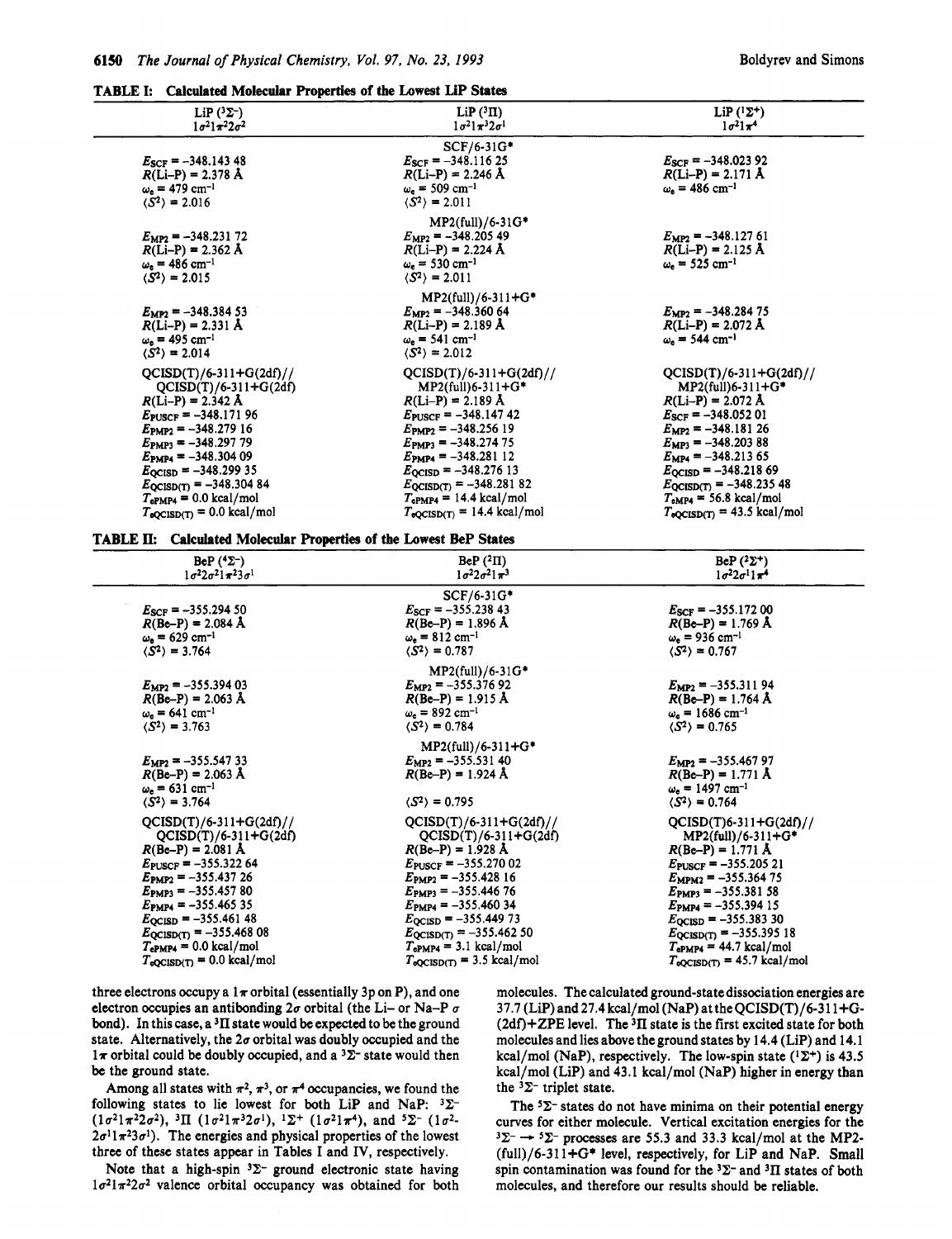| TABLE III: Calculated Molecular Properties of the Lowest BP States |
|--------------------------------------------------------------------|
|--------------------------------------------------------------------|

| BP(3II)<br>$1\sigma^22\sigma^21\pi^33\sigma^1$                                                                                                                                                                                                                                                                                                                      | BP $(1\Sigma^+)$<br>$1\sigma^2 1\pi^4 2\sigma^2$                                                                                                                                                                                                                                                                                                   | $BP(3\Sigma^-)$<br>$1\sigma^2 2\sigma^2 3\sigma^2 1\pi^2$                                                                                                                                                                                                                                                                                                                               | BP(5H)<br>$1\sigma^22\sigma^23\sigma^11\pi^22\pi^1$                                                                                                                                                                                                                                                                                                                  | $BP(5\Sigma^-)$<br>$1\sigma^2 2\sigma^2 1\pi^2 2\pi^2$                                                                                                                                                                                                                                                                                                                             |
|---------------------------------------------------------------------------------------------------------------------------------------------------------------------------------------------------------------------------------------------------------------------------------------------------------------------------------------------------------------------|----------------------------------------------------------------------------------------------------------------------------------------------------------------------------------------------------------------------------------------------------------------------------------------------------------------------------------------------------|-----------------------------------------------------------------------------------------------------------------------------------------------------------------------------------------------------------------------------------------------------------------------------------------------------------------------------------------------------------------------------------------|----------------------------------------------------------------------------------------------------------------------------------------------------------------------------------------------------------------------------------------------------------------------------------------------------------------------------------------------------------------------|------------------------------------------------------------------------------------------------------------------------------------------------------------------------------------------------------------------------------------------------------------------------------------------------------------------------------------------------------------------------------------|
| $E_{SCF} = -365.275.05$<br>$R(B-P) = 1.730 \text{ Å}$<br>$\omega_e = 1008$ cm <sup>-1</sup><br>$\langle S^2 \rangle = 2.166$                                                                                                                                                                                                                                        | $E_{SCF}$ = -365.200 24<br>$R(B-P) = 1.638 A$<br>$\omega_e = 1150 \text{ cm}^{-1}$                                                                                                                                                                                                                                                                 | $SCF/6-31G*$<br>$E_{\rm SCF}$ = -365.250 73<br>$R(B-P) = 1.979 \text{ Å}$<br>$\omega_e = 647$ cm <sup>-1</sup><br>$\langle S^2 \rangle = 2.018$                                                                                                                                                                                                                                         | $E_{SCF} = 365.23199$<br>$R(B-P) = 1.969$ Å<br>$\omega_e = 660 \text{ cm}^{-1}$<br>$\langle S^2 \rangle = 6.015$                                                                                                                                                                                                                                                     | $E_{SCF} = -365.12553$<br>$R(B-P) = 2.165$ Å<br>$\omega_e = 477$ cm <sup>-1</sup><br>$\langle S^2 \rangle = 6.586$                                                                                                                                                                                                                                                                 |
| $E_{MP2}$ = -365.423 81<br>$R(B-P) = 1.716 \text{ Å}$<br>$\omega_e = 1159$ cm <sup>-1</sup><br>$\langle S^2 \rangle = 2.154$                                                                                                                                                                                                                                        | $E_{MP2}$ = -365.418 02<br>$R(B-P) = 1.694 \text{ Å}$<br>$\omega_{\rm s} = 1086 \, \rm cm^{-1}$                                                                                                                                                                                                                                                    | $MP2(full)/6-31G*$<br>$E_{MP2}$ = -365.386 75<br>$R(B-P) = 1.965$ Å<br>$\omega_e = 652$ cm <sup>-1</sup><br>$(S^2) = 2.018$                                                                                                                                                                                                                                                             | $E_{MP2} = -365.34610$<br>$R(B-P) = 1.967$ Å<br>$\omega_e = 636$ cm <sup>-1</sup><br>$\langle S^2 \rangle = 6.015$                                                                                                                                                                                                                                                   | $E_{MP2} = -365.21640$<br>$R(B-P) = 2.087$ Å<br>$\omega_{\rm e} = 565$ cm <sup>-1</sup><br>$\langle S^2 \rangle = 6.546$                                                                                                                                                                                                                                                           |
| $E_{MP2} = -365.58411$<br>$R(B-P) = 1.718 \text{ Å}$<br>$\omega_e = 1148$ cm <sup>-1</sup><br>$\langle S^2 \rangle = 2.143$                                                                                                                                                                                                                                         | $E_{MP2}$ = -365.578 24<br>$R(B-P) = 1.696 \text{ Å}$<br>$\omega_e = 1072 \text{ cm}^{-1}$                                                                                                                                                                                                                                                         | $MP2(full)/6-311+G*$<br>$E_{MP2}$ = -365.551 71<br>$R(B-P) = 1.943 A$<br>$\omega_{\rm s} = 585 \,\rm cm^{-1}$<br>$(S^2) = 2.018$                                                                                                                                                                                                                                                        | $E_{MP2}$ = -365.505 75<br>$R(B-P) = 1.972 A$<br>$\omega_e = 618$ cm <sup>-1</sup><br>$\langle S^2 \rangle = 6.015$                                                                                                                                                                                                                                                  | $E_{MP2} = -365.37719$<br>$R(B-P) = 2.101 \text{ Å}$<br>$\omega_e = 514$ cm <sup>-1</sup><br>$(S^2) = 6.547$                                                                                                                                                                                                                                                                       |
| $QCISD(T)/6-311+G(2df)//$<br>$QCISD(T)/6-311+G(2df)$<br>$R(B-P) = 1.758 A$<br>$E_{\text{PUSCF}} = -365.31346$<br>$E_{\text{PMP2}} = -365.48137$<br>$E_{\text{PMP3}} = -365.50354$<br>$E_{\text{PMP4}} = -365.51715$<br>$E_{\text{QCISD}} = 365.51020$<br>$E_{QCISD(T)} = -365.52344$<br>$T_{ePMP4} = 0.0$ kcal/mol<br>$T_{\text{eQCISD(T)}} = 0.0 \text{ kcal/mol}$ | $QCISD(T)/6-311+G(2df)/7$<br>$QCISD(T)/6-311+G(2df)$<br>$R(B-P) = 1.684 \text{ Å}$<br>$E_{SCF}$ = -365.230 89<br>$E_{\text{MP2}} = -365.47421$<br>$E_{MP3}$ = -365.480 11<br>$E_{MP4} = -365.51433$<br>$E_{QCISD} = -365.491 41$<br>$E_{QCISD(T)} = -365.51267$<br>$T_{\rm ePMPA}$ = 1.8 kcal/mol<br>$T_{\text{eQCISD(T)}} = 6.8 \text{ kcal/mol}$ | $QCISD(T)/6-311+G(2df)//$<br>$MP2$ (full)/6-311+G*<br>$R(B-P) = 1.943 \text{ Å}$<br>$E_{\text{PUSCF}} = -365.28847$<br>$E_{\text{PMP2}} = -365.44636$<br>$E_{\text{PMP3}} = -365.47505$<br>$E_{\text{PMPA}} = -365.48711$<br>$E_{\text{QCISD}} = -365.48291$<br>$E_{\text{QCISD(T)}} = -365.49202$<br>$T_{\rm ePMP4}$ = 18.9 kcal/mol<br>$T_{\text{eQCISD(T)}} = 19.7 \text{ kcal/mol}$ | $QCISD(T)/6-311+G(2df)//$<br>$MP2$ (full)/6-311+G*<br>$R(B-P) = 1.972 A$<br>$E_{\text{PUSCF}} = -365.26378$<br>$E_{\text{PMP2}} = -365.39742$<br>$E_{\text{PMP3}} = -365.42141$<br>$E_{\text{PMP4}} = -365.43076$<br>$E_{\text{QCISD}} = -365.42771$<br>$E_{QCISD(T)} = -365.43562$<br>$T_{ePMP4} = 54.2$ kcal/mol<br>$T_{\text{eQCISD(T)}} = 55.1 \text{ kcal/mol}$ | $QCISD(T)/6-311+G(2df)//$<br>$MP2$ (full)/6-311+ $G^*$<br>$R(B-P) = 2.101 A$<br>$E_{\text{PUSCF}} = -365.16191$<br>$E_{\text{PMP2}} = -365.26897$<br>$E_{\text{PMP3}} = -365.29313$<br>$E_{\text{PMPA}} = -365.30337$<br>$E_{QCISD} = -365.30784$<br>$E_{QCISD(T)} = -365.31936$<br>$T_{\text{ePMPN}} = 134.1 \text{ kcal/mol}$<br>$T_{\text{eQCISD(T)}} = 128.1 \text{ kcal/mol}$ |

**TABLE IV:** Calculated Molecular **Properties** of **the Lowest Nap** States

| NaP $(^3\Sigma^-)$<br>$1\sigma^2 2\sigma^2 1\pi^2$                                                                                                                                                                                                                                                                                                                 | NaP(³II)<br>$1\sigma^2 1\pi^3 2\sigma^1$                                                                                                                                                                                                                                                                                                                      | $NaP(^{1}\Sigma^{+})$<br>$1\sigma^2$ $1\pi^4$                                                                                                                                                                                                                                                                                                |
|--------------------------------------------------------------------------------------------------------------------------------------------------------------------------------------------------------------------------------------------------------------------------------------------------------------------------------------------------------------------|---------------------------------------------------------------------------------------------------------------------------------------------------------------------------------------------------------------------------------------------------------------------------------------------------------------------------------------------------------------|----------------------------------------------------------------------------------------------------------------------------------------------------------------------------------------------------------------------------------------------------------------------------------------------------------------------------------------------|
| $E_{SCF}$ = -502.538 63<br>$R(Na-P) = 2.733 \text{ Å}$<br>$\omega_e = 225$ cm <sup>-1</sup><br>$\langle S^2 \rangle = 2.128$                                                                                                                                                                                                                                       | SCF/6-31G*<br>$E_{SCF} = -502.51308$<br>$R(Na-P) = 2.570 \text{ Å}$<br>$\omega_e = 299$ cm <sup>-1</sup><br>$\langle S^2 \rangle = 2.011$                                                                                                                                                                                                                     | $E_{SCF} = -502.42798$<br>$R(Na-P) = 2.474$ Å<br>$\omega_e = 292$ cm <sup>-1</sup>                                                                                                                                                                                                                                                           |
| $E_{MP2}$ = -502.627 76<br>$R(Na-P) = 2.674 \text{ Å}$<br>$\omega_e = 312$ cm <sup>-1</sup><br>$\langle S^2 \rangle = 2.089$                                                                                                                                                                                                                                       | $MP2(full)/6-31G*$<br>$E_{MP2}$ = -502.601 37<br>$R(Na-P) = 2.547 \text{ Å}$<br>$\omega_e = 332$ cm <sup>-1</sup><br>$\langle S^2 \rangle = 2.011$                                                                                                                                                                                                            | $E_{MP2}$ = -502.528 22<br>$R(Na-P) = 2.435 \text{ Å}$<br>$\omega_e = 315$ cm <sup>-1</sup>                                                                                                                                                                                                                                                  |
| $E_{\rm MP2}$ = -502.899 48<br>$R(Na-P) = 2.666 \text{ Å}$<br>$\omega_{\rm e} = 298 \text{ cm}^{-1}$<br>$\langle S^2 \rangle = 2.070$                                                                                                                                                                                                                              | MP2(full)/6-311+G*<br>$E_{MP2}$ = -502.874 03<br>$R(Na-P) = 2.545 \text{ Å}$<br>$\omega_e = 307$ cm <sup>-1</sup><br>$\langle S^2 \rangle = 2.012$                                                                                                                                                                                                            | $E_{MP2}$ = -502.801 47<br>$R(Na-P) = 2.435 \text{ Å}$<br>$\omega_e = 304$ cm <sup>-1</sup>                                                                                                                                                                                                                                                  |
| $QCISD(T)/6-311+G(2df)/7$<br>$QCISD(T)/6-311+G(2df)$<br>$R(Na-P) = 2.690 \text{ Å}$<br>$E_{\text{PUSCF}} = -502.56936$<br>$E_{\text{PMP2}} = -502.67727$<br>$E_{\text{PMP3}} = -502.69577$<br>$E_{\text{PMP4}} = -502.70201$<br>$E_{\text{QCISD}} = -502.69636$<br>$E_{QCISD(T)} = -502.70198$<br>$T_{\rm ePMP4}$ = 0.0 kcal/mol<br>$T_{eQCISD(T)} = 0.0$ kcal/mol | $QCISD(T)/6-311+G(2df)/7$<br>MP2(full)6-311+G*<br>$R(Na-P) = 2.545$ Å<br>$E_{\text{PUSCF}} = -502.54663$<br>$E_{\text{PMP2}} = -502.65414$<br>$E_{\text{PMP3}} = -502.67259$<br>$E_{\text{PMP4}} = -502.67878$<br>$E_{\text{QCISD}} = -502.67401$<br>$E_{\text{QCISD(T)}} = -502.67948$<br>$T_{\rm ePMP4}$ = 14.6 kcal/mol<br>$T_{eQCISD(T)} = 14.1$ kcal/mol | $QCISD(T)/6-311+G(2df)/$<br>MP2(full)6-311+G*<br>$R(Na-P) = 2.435 \text{ Å}$<br>$E_{SCF}$ = -502.458 68<br>$E_{MP2} = -502.58394$<br>$E_{\text{MP3}} = -502.60637$<br>$E_{MP4}$ = -502.615 35<br>$E_{QCISD} = -502.61936$<br>$E_{QCISD(T)} = -502.63334$<br>$T_{\rm eMP4}$ = 54.4 kcal/mol<br>$T_{\text{oQCISD(T)}} = 43.1 \text{ kcal/mol}$ |

The valence isoelectronic LiN molecule has also been studied theoretically<sup>19</sup> and found to have a  $3\Sigma$ - ground electronic state at the CISD/DZP(N) level. The first excited *311* state of LiN lies above the ground state by only 7.8 kcal/mol.

**BeP** and **MgP.** Given a total of seven valence electrons (2s2 or 3s<sup>2</sup> from Be or Mg and 3s<sup>2</sup>3p<sup>3</sup> from P), the most likely candidates for low-energy configurations involve  $1\sigma^22\sigma^21\pi^23\sigma^1$ ,  $1\sigma^22\sigma^21\pi^3$ , or  $1\sigma^2 1\pi^4 2\sigma^1$  occupancies. We therefore studied, for each of these two molecules, the following five low-lying electronic states:  ${}^{4}\Sigma^{-}(1\sigma^{2}2\sigma^{2}1\pi^{2}3\sigma^{1}), {}^{2}\Pi (1\sigma^{2}1\pi^{3}2\sigma^{2}),$  and  ${}^{2}\Sigma^{+}(1\sigma^{2}1\pi^{4}2\sigma^{1}).$ The results of our calculations appear in Tables I1 and **V.** 

We find the high-spin<sup>4</sup> $\Sigma$ - ( $1\sigma^2 2\sigma^2 1\pi^2 3\sigma^1$ ) state to be the ground state and the <sup>2</sup>II ( $1\sigma^2 2\sigma^2 1\pi^3$ ) state to be the lowest lying excited state for both molecules. Adiabatic  $X \xrightarrow{4\Sigma^-} \rightarrow 2\Pi$  excitation energies are 3.5 kcal/mol for BeP and 7.7 kcal/mol for MgP. The  $2\Sigma^+$  electronic states are higher in energy and have adiabatic excitation energies of 45.7 (BeP) and 51.3 kcal/mol (MgP) (see Tables I1 and **V).** 

The calculated ground-state dissociation energies are 23.6 (BeP) and 12.2 kcal/mol (MgP) at theQCISD(T)/6-31 1+G(2df) level. The **2ll** states are also bound for both BeSi and MgSi, but for both the  $2\Sigma^+$  excited states lie above the energy of the two atoms in their ground states.

Small spin contaminations were observed for the  ${}^4\Sigma^-$  and  ${}^2\Sigma^+$ states of both BeP and MgP; these states were therefore treated using the projection methods outlined above. However, for the 2II state, the **spin** contamination was very large, **so** our data for this state should be viewed as not very reliable.

BP and AlP. With eight valence electrons, and reflecting on the fact that  $\pi^2$  and  $\pi^3$  occupancies produced the lowest energy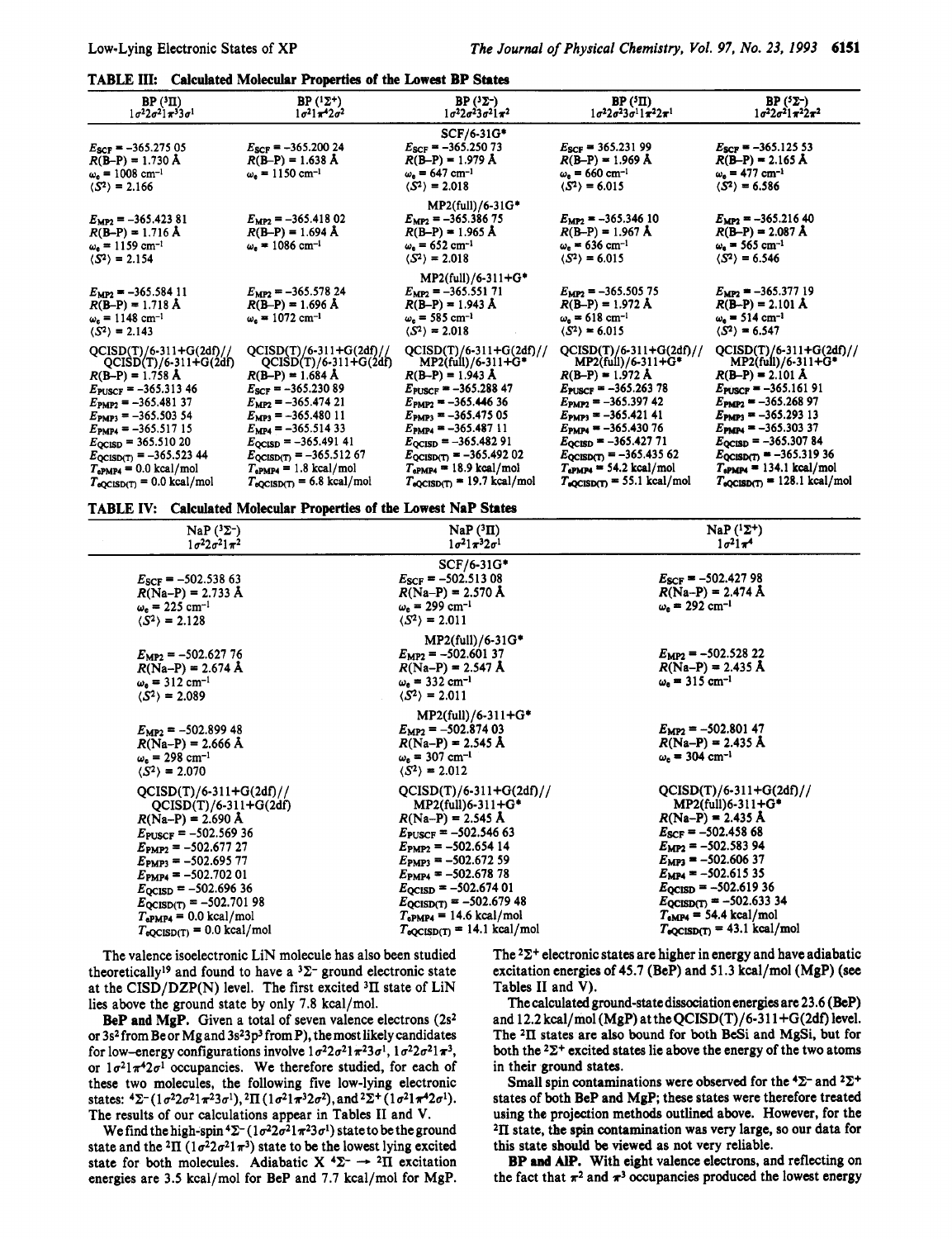TABLE V: Calculated Molecular Properties of the Lowest MgP States

| $MgP(4\Sigma^-)$<br>$1\sigma^22\sigma^21\pi^23\sigma^1$ | $MgP(^2\Pi)$<br>$1\sigma^2 2\sigma^2 1\pi^3$  | MgP $(^{2}\Sigma^{+})$<br>$1\sigma^2 2\sigma^1 1\pi^4$ |
|---------------------------------------------------------|-----------------------------------------------|--------------------------------------------------------|
|                                                         | SCF/6-31G*                                    |                                                        |
| $E_{\text{SCF}} = -540.293\,06$                         | $E_{SCF}$ = -540.259 66                       | $E_{SCF} = -540.16289$                                 |
| $R(Mg-P) = 2.559 \text{ Å}$                             | $R(Mg-P) = 2.407 \text{ Å}$                   | $R(Mg-P) = 2.216 \text{ Å}$                            |
| $\omega_e = 298$ cm <sup>-1</sup>                       | $\omega_e = 382 \text{ cm}^{-1}$              | $\omega_{e} = 406$ cm <sup>-1</sup>                    |
| $\langle S^2 \rangle = 3.783$                           | $\langle S^2 \rangle = 1.546$                 | $\langle S^2 \rangle = 0.822$                          |
|                                                         | MP2(full)/6-31G*                              |                                                        |
| $E_{MP2} = -540.393 21$                                 | $E_{\text{MP2}} = -540.36574$                 | $E_{MP2}$ = -504.295 46                                |
| $R(Mg-P) = 2.541 \text{ Å}$                             | $R(Mg-P) = 2.356 \text{ Å}$                   | $R(Mg-P) = 2.171 \text{ Å}$                            |
| $\omega_e = 309$ cm <sup>-1</sup>                       | $\omega_e = 411$ cm <sup>-1</sup>             | $\omega_e = 627$ cm <sup>-1</sup>                      |
| $\langle S^2 \rangle = 3.780$                           | $\langle S^2 \rangle = 1.542$                 | $\langle S^2 \rangle = 0.811$                          |
|                                                         | MP2(full)/6-311+G*                            |                                                        |
| $E_{\rm MP2} = -540.66276$                              | $E_{MP2}$ = -540.635 84                       | $E_{MP2} = -540.56663$                                 |
| $R(Mg-P) = 2.542 \text{ Å}$                             | $R(Mg-P) = 2.362 \text{ Å}$                   | $R(Mg-P) = 2.175 \text{ Å}$                            |
| $\omega_{\rm e}$ = 308 cm <sup>-1</sup>                 | $\omega_e = 404$ cm <sup>-1</sup>             | $\omega_e$ = 539 cm <sup>-1</sup>                      |
| $\langle S^2 \rangle = 3.780$                           | $\langle S^2 \rangle = 1.537$                 | $\langle S^2 \rangle = 0.802$                          |
|                                                         |                                               |                                                        |
| $QCISD(T)/6-311+G(2df)//$                               | $QCISD(T)/6-311+G(2df)//$                     | $QCISD(T)/6-311+G(2df)//$                              |
| $QCISD(T)/6-311+G(2df)$                                 | $MP2$ (full)/6-311+G*                         | $MP2(full)/6-311+G*$                                   |
| $R(Mg-P) = 2.546$ Å                                     | $R(Mg-P) = 2.362$ Å                           | $R(Mg-P) = 2.175 \text{ Å}$                            |
| $E_{\text{PUSCF}} = -540.32952$                         | $E_{\text{PUSCF}} = -540.30542$               | $E_{\text{PUSCF}} = -540.20482$                        |
| $E_{\text{PMP2}} = -540.44264$                          | $E_{\text{PMP2}} = -540.42642$                | $E_{\text{PMP2}} = -540.35729$                         |
| $E_{\text{PMP3}} = -540.46262$                          | $E_{\text{PMP3}} = -540.44632$                | $E_{\text{PMP3}} = -540.37502$                         |
| $E_{\text{PMP4}} = -540.46981$                          | $E_{\text{PMP4}} = -540.45496$                | $E_{\text{PMP4}} = -540.38694$                         |
| $E_{\text{QCISD}} = -540.46532$                         | $E_{\text{QCISD}} = -540.44963$               | $E_{\text{QCISD}} = -540.37757$                        |
| $E_{QCISD(T)} = -540.47185$                             | $E_{QCISD(T)} = -540.45961$                   | $E_{QCISD(T)} = -540.39010$                            |
| $T_{\rm ePMP4}$ = 0.0 kcal/mol                          | $T_{ePMP4}$ = 9.3 kcal/mol                    | $T_{\rm ePMP4}$ = 52.0 kcal/mol                        |
| $T_{\text{eQCISD}(T)} = 0.0 \text{ kcal/mol}$           | $T_{\text{eQCISD(T)}} = 7.7 \text{ kcal/mol}$ | $T_{\text{eQCISD(T)}} = 51.3 \text{ kcal/mol}$         |



| AlP $(^{3}\Sigma^{-})$                        | $AIP(^{3}II)$                       | AlP $(1\Sigma^+)$                              | $AIP$ ( ${}^{5}$ II)                           | AlP $(^{5}\Sigma^{-})$                          |
|-----------------------------------------------|-------------------------------------|------------------------------------------------|------------------------------------------------|-------------------------------------------------|
| $1\sigma^2 2\sigma^2 1\pi^2 3\sigma^2$        | $1\sigma^22\sigma^21\pi^33\sigma^1$ | $1\sigma^2 2\sigma^2 1\pi^4$                   | $1\sigma^2\sigma^21\pi^23\sigma^12\pi^1$       | $1\sigma^2 2\sigma^2 1\pi^2 2\pi^2$             |
| $E_{SCF} = -530.58543$                        | $E_{SCF}$ = -582.566 57             | SCF/6-31G*                                     | no minimum                                     | $E_{SCF} = -582.43792$                          |
| $R(AI-P) = 2.435 \text{ Å}$                   | $R(AI-P) = 2.269$ Å                 | $E_{SCF}$ = -582.497 54                        |                                                | $R(AI-P) = 2.682 \text{ Å}$                     |
| $\omega_e = 381$ cm <sup>-1</sup>             | $\omega_e = 404$ cm <sup>-1</sup>   | $R(AI-P) = 2.106 \text{ Å}$                    |                                                | $\omega_{\rm e} = 237 \, \rm cm^{-1}$           |
| $\langle S^2 \rangle = 2.017$                 | $\langle S^2 \rangle = 2.087$       | $\omega_e = 521$ cm <sup>-1</sup>              |                                                | $\langle S^2 \rangle = 6.748$                   |
| $E_{MP2} = -582.71238$                        | $E_{MP2}$ = -582.707 71             | $MP2(full)/6-31G*$                             | $E_{MP2} = -582.65252$                         | $E_{MP2} = -582.522.07$                         |
| $R(AI-P) = 2.412 A$                           | $R(AI-P) = 2.197 \text{ Å}$         | $E_{MP2} = -582.68837$                         | $R(AI-P) = 2.580 \text{ Å}$                    | $R(AI-P) = 2.573 \text{ Å}$                     |
| $\omega_e = 388$ cm <sup>-1</sup>             | $\omega_e = 489$ cm <sup>-1</sup>   | $R(AI-P) = 2.050 \text{ Å}$                    | $\omega_e = 187$ cm <sup>-1</sup>              | $\omega_e = 287$ cm <sup>-1</sup>               |
| $\langle S^2 \rangle = 2.016$                 | $\langle S^2 \rangle = 2.070$       | $\omega_e = 672$ cm <sup>-1</sup>              | $\langle S^2 \rangle = 6.049$                  | $\langle S^2 \rangle = 6.707$                   |
| $E_{MP2} = -582.98175$                        | $E_{MP2} = -582.977.71$             | $MP2(full)/6-311+G*$                           | $E_{MP2} = -582.92144$                         | $E_{MP2} = -582.79073$                          |
| $R(AI-P) = 2.413 \text{ Å}$                   | $R(AI-P) = 2.193 \text{ Å}$         | $E_{MP2} = -582.95893$                         | $R(AI-P) = 2.589 \text{ Å}$                    | $R(AI-P) = 2.567 \text{ Å}$                     |
| $\omega_{\rm e} = 361 \text{ cm}^{-1}$        | $\omega_{e}$ = 487 cm <sup>-1</sup> | $R(AI-P) = 2.047 \text{ Å}$                    | $\omega_{\rm s} = 170 \text{ cm}^{-1}$         | $\omega_e = 282$ cm <sup>-1</sup>               |
| $\langle S^2 \rangle = 2.017$                 | $\langle S^2 \rangle = 2.071$       | $\omega_e = 670 \text{ cm}^{-1}$               | $\langle S^2 \rangle = 6.050$                  | $\langle S^2 \rangle = 6.703$                   |
| $QCISD(T)/6-311+G(2df)//$                     | $QCISD(T)/6-311+G(2df)//$           | $QCISD(T)/6-311+G(2df)/7$                      | QCISD(T)/6-311+G(2df)//                        | QCISD(T)/6-311+G(2df)//                         |
| $QCISD(T)/6-311+G(2df)$                       | $QCISD(T)/6-311+G(2df)$             | $MP2$ (full)/6-311+ $G^*$                      | MP2(full)/6-311+G*                             | $MP2$ (full)/6-311+ $G^*$                       |
| $R(AI-P) = 2.426 \text{ Å}$                   | $R(AI-P) = 2.230 A$                 | $R(AI-P) = 2.047 \text{ Å}$                    | $R(AI-P) = 2.589 A$                            | $R(AI-P) = 2.567 A$                             |
| $E_{\text{PUSCF}} = -582.62954$               | $E_{\text{PUSCF}} = -582.61526$     | $E_{SCF} = -582.53994$                         | $E_{\text{PUSCF}} = -582.58267$                | $E_{\text{PUSCF}} = -582.48113$                 |
| $E_{\text{PMP2}} = -582.77391$                | $E_{\text{PMP2}} = -582.77409$      | $E_{MP2}$ = -582.753 04                        | $E_{\text{PMP2}} = -582.70908$                 | $E_{\text{PMP2}} = -582.57480$                  |
| $E_{\text{PMP3}} = -582.80059$                | $E_{\text{PMP3}} = -582.79723$      | $E_{MP3}$ = -582.766 89                        | $E_{\text{PMP3}} = -582.73321$                 | $E_{PMP3}$ = -582.597 69                        |
| $E_{\text{PMPA}} = -582.81061$                | $E_{\text{PMP4}} = -582.80910$      | $E_{MP4} = -582.79030$                         | $E_{\text{PMPA}} = -582.74215$                 | $E_{\text{PMPA}} = -582.60744$                  |
| $E_{\text{QCISD}} = -582.80553$               | $E_{\text{QCISD}} = -582.79972$     | $E_{\text{QCISD}} = -582.73372$                | $E_{\text{QCISD}} = -582.73743$                | $E_{\text{QCISD}} = -582.61375$                 |
| $E_{\text{QCISD(T)}} = -582.81329$            | $E_{QCISD(T)} = -582.81124$         | $E_{\text{QCISD(T)}} = -582.79188$             | $E_{QCISD(T)} = -582.74521$                    | $E_{QCISD(T)} = -582.62559$                     |
| $T_{\rm ePMPA}$ = 0.0 kcal/mol                | $T_{\rm ePMPA}$ = 0.9 kcal/mol      | $T_{ePMPA}$ = 12.7 kcal/mol                    | $T_{ePMP4}$ = 42.9 kcal/mol                    | $T_{\rm ePMP4}$ = 127.5 kcal/mol                |
| $T_{\text{eQCISD(T)}} = 0.0 \text{ kcal/mol}$ | $T_{eQCISD(T)} = 1.3$ kcal/mol      | $T_{\text{eQCISD(T)}} = 13.4 \text{ kcal/mol}$ | $T_{\text{eQCISD(T)}} = 42.7 \text{ kcal/mol}$ | $T_{\text{eQCISD(T)}} = 117.8 \text{ kcal/mol}$ |

states for the Li-, Na-, Be-, and Mg-containing species, the following configurations seem most favorable:  $1\sigma^2 2\sigma^2 1\pi^2 3\sigma^2$ ,  $1\sigma^2 2\sigma^2 1\pi^2 2\pi^2$ ,  $1\sigma^2 2\sigma^2 3\sigma^1 1\pi^2 2\pi^1$ ,  $1\sigma^2 2\sigma^2 1\pi^3 3\sigma^1$ , and  $1\sigma^2 1\pi^4 2\sigma^2$ .

The following five electronic states derived from these configurations were probed for BP and AlP:  ${}^{1}\Sigma^{+}$  ( $1\sigma^{2}1\pi^{4}2\sigma^{2}$ ),  ${}^{3}\Pi$  $(1\sigma^22\sigma^21\pi^33\sigma^1), {}^3\Sigma^-(1\sigma^22\sigma^23\sigma^21\pi^2), {}^5\Pi (1\sigma^22\sigma^21\pi^23\sigma^12\pi^1),$  and  ${}^{5}\Sigma^{-} (1\sigma^{2}2\sigma^{2}1\pi^{2}2\pi^{2})$ . For BP, a <sup>3</sup>II  $(1\sigma^{2}2\sigma^{2}3\sigma^{1}1\pi^{3})$  ground state was obtained, while AlP has a  ${}^{3}\Sigma^{-}$  ( $1\sigma^{2}2\sigma^{2}3\sigma^{2}1\pi^{2}$ ) ground electronic state.

The  ${}^{1}\Sigma^{+}$  electronic state is the first excited state for BP and lies above the ground state by 6.8 kcal/mol, while the  $3\Sigma$ <sup>-</sup>,  $5\Pi$ , and **2-** electronic states lie **19.7,** 55.1, and 128.1 kcal/mol (all data at  $QCISD(T)/6-311+G(2df)$  above the ground state, respectively.

The lowest excited state, **3rI.** of Alp is only 1.5 kcal/mol higher than the ground state (see Table **VI).** An analogous low-lying **3rI** excited state (lying 11.1 kcal/mol above the ground state) is known for the isoelectronic  $Si<sub>2</sub>$  molecule.<sup>1</sup> The low-spin state  $1\Sigma^+$  is 13.4 kcal/mol higher than the ground state for AlP, and the high-spin  ${}^{5}$ II and  ${}^{5}$  $\Sigma$ - states are much higher in energy (42.7) and 117.8 kcal/mol, respectively; **see** Table **VI).** 

Small spin contaminations have been found for the  ${}^{3}\Sigma^{-}$  and  ${}^{5}\Pi$ states and moderate contamination appeared for the **3rI** state, while the spin contamination of the  ${}^{5}\Sigma^{-}$  state was rather large.

These ground states are strongly bound, with calculated dissociation energies of 70.5 (BP) and 47.2 kcal/mol (Alp), both results being at theQCISD(T)/6-31 l+G(Zdf)+ZPElevel. Our data for AlP agrees well with the experimental  $D_0^{\circ} = 50.8 \pm 3.0$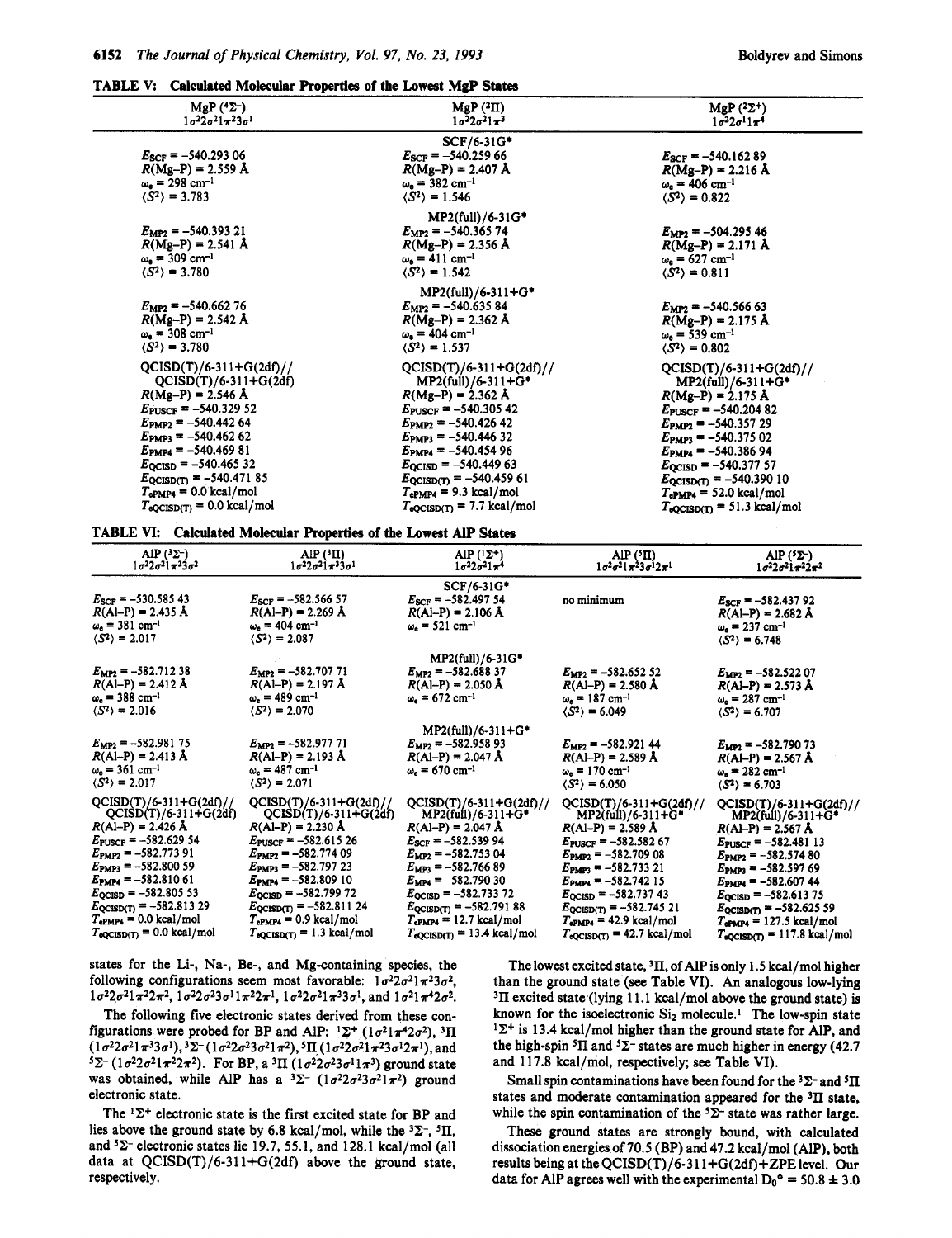**TABLE W: Calculated Molecular Properties of** the **Lowest si States** 

| $\rm SiP$ ( <sup>2</sup> $\rm Z^{+}$ )<br>$1\sigma^2 2\sigma^2 1\pi^4 3\sigma^1$ | $SiP(2\Pi)$<br>$1\sigma^22\sigma^21\pi^33\sigma^2$ |
|----------------------------------------------------------------------------------|----------------------------------------------------|
|                                                                                  |                                                    |
|                                                                                  | $SCF/6-31G*$                                       |
| $E_{SCF} = -629.54206$                                                           | $E_{SCF} = -629.56835$                             |
| $R(Si-P) = 1.968 \text{ Å}$                                                      | $R(Si-P) = 2.139 \text{ Å}$                        |
| $\omega_{\rm e} = 731 \, \rm cm^{-1}$                                            | $\omega_e = 468$ cm <sup>-1</sup>                  |
| $\langle S^2 \rangle = 0.786$                                                    | $\langle S^2 \rangle = 1.255$                      |
|                                                                                  | $MP2(full)/6.31G*$                                 |
| $E_{MP2}$ = -629.746 44                                                          | $E_{MP2} = -629.73185$                             |
| $R(Si-P) = 1.993 \text{ Å}$                                                      | $R(Si-P) = 1.991 \text{ Å}$                        |
| $\omega_{\rm e} = 693 \text{ cm}^{-1}$                                           | $\omega_e = 781 \text{ cm}^{-1}$                   |
| $\langle S^2 \rangle = 0.787$                                                    | $\langle S^2 \rangle = 0.923$                      |
|                                                                                  |                                                    |
|                                                                                  | MP2(full)/6-311+G*                                 |
| $E_{MP2} = -630.01807$                                                           | $E_{MP2} = -630.00224$                             |
| $R(Si-P) = 1.987 \text{ Å}$                                                      | $R(Si-P) = 1.991 \text{ Å}$                        |
| $\omega_{\rm s}$ = 694 cm <sup>-1</sup>                                          | $\omega_{e} = 754 \text{ cm}^{-1}$                 |
| $\langle S^2 \rangle = 0.787$                                                    | $\langle S^2 \rangle = 0.984$                      |
|                                                                                  | $QCISD(T)/6-311+G(2df)/QCISD(T)/6-311+G(2df)$      |
| $R(Si-P) = 2.007 \text{ Å}$                                                      | $R(Si-P) = 2.087 \text{ Å}$                        |
| $E_{\text{PUSCF}} = -629.59833$                                                  | $E_{\text{PUSCF}} = -629.62828$                    |
| $E_{\text{PMP2}} = -629.82574$                                                   | $E_{\text{PMP2}} = -629.81619$                     |
| $E_{\text{PMP3}} = -629.84098$                                                   | $E_{\text{PMP3}} = -629.84374$                     |
| $E_{\text{PMP4}} = -629.86375$                                                   | $E_{\text{PMP4}} = -629.85852$                     |
| $E_{\text{QCISD}} = -629.84290$                                                  | $E_{\text{QCISD}} = -629.84880$                    |
| $E_{QCISD(T)} = -629.86216$                                                      | $E_{QCISD(T)} = -629.86364$                        |
| $T_{\rm ePMPA}$ = 0.0 kcal/mol                                                   | $T_{\rm ePMPA}$ = 3.3 kcal/mol                     |
| $T_{\text{eQCISD(T)}} = 0.9 \text{ kcal/mol}$                                    | $T_{\text{eQCISD(T)}} = 0.0 \text{ kcal/mol}$      |
|                                                                                  |                                                    |

kcal/moL7 Previously, the A1P molecule was studied and its geometry was optimized at the MRD-CI,<sup>6a,b</sup> CAS-MCSCF,<sup>6c</sup> and at QCISD(T)/6-31 lG(2df) (using SCF/6-31G\* geometry) levels.6d The **'2-** state was found to be more stable than the **311**  state by 1.2-1.8 kcal/mol at these levels. This agrees with our more sophisticated calculations, where the  ${}^{3}$ II state is higher than the  $3\Sigma$ - ground state by 3.5 kcal/mol at the QCISD(T)/6-31 l+G(2df)//QCISD(T)/6-31 1+G(2df) level (see Table VI). Thevibrational frequency of AlP **(32-)** calculated at theCASSCF  $(376 \text{ cm}^{-1})$ <sup>6c</sup> and MRSDCI  $(392 \text{ cm}^{-1})$ <sup>6c</sup> levels agrees with our 361-cm-I MP2(fu11)/6-311+G\* value.

**SiP.** With nine valence electrons  $(2s^22p^2 \text{ of } C \text{ or } 3s^23p^2 \text{ of } Si)$ and  $3s<sup>2</sup>3p<sup>3</sup>$  of P), one may form the following electronic configurations:  $1\sigma^2 2\sigma^2 1\pi^4 3\sigma^1$ ,  $1\sigma^2 2\sigma^2 1\pi^3 3\sigma^2$ ,  $1\sigma^2 2\sigma^2 1\pi^2 3\sigma^2 4\sigma^1$ , and  $1\sigma^2 2\sigma^2 1\pi^3 3\sigma^1 4\sigma^1$ .

The following four electronic states derived from these electronic configurations were probed for SiP:  $2\Sigma^+$  ( $1\sigma^22\sigma^21\pi^43\sigma^1$ ),  $2\Pi$  $(1\sigma^2 2\sigma^2 1\pi^3 3\sigma^2),$   $\angle^2$   $(1\sigma^2 2\sigma^2 1\pi^2 3\sigma^2 4\sigma^1),$  and  $\angle^4\Pi$   $(1\sigma^2 2\sigma^{1}1\pi^{3}3\sigma^{1}4\sigma^{1}$ ). At the SCF level (with 6-31G\*, 6-311+G\*, and 6-31 1+G(2df) bases), the **211** state is the most stable. However, at PMP4/6-311+G(2df) correlated levels the  $2\Sigma^+$  state is lower lying. The energy difference between the ground  $2\Sigma^+$  and first excited state  ${}^{2}$ II is only 3.3 kcal/mol at PMP4/6-311+G(2df), and at our highest  $QCISD(T)/6-311+G(2df)/QCISD(T)/6-$ 311+G(2df) level the <sup>2</sup>II state is even lower in energy than  $2\Sigma^+$ by 0.9 kcal/mol. Spin-contamination of the  $2\Pi$  state is higher than for  $2\Sigma^+$ , and because the energy difference for these two states is very small, we are not able to predict the ground state for the SiP molecule with certainty. Both high-spin  $4\Sigma$ - and  $4\Pi$ states have no minima on their potential curves, but the Sip



**Figure 1.** Energies of ground and low-lying excited **staka** of P-X species for X ranging across the first row (at the  $QCISD(T)/6-311+G(2df)$ level).

molecule is very strongly bound in its low-spin ground state. The calculated dissociation energy is 76.3 kcal/mol at QCISD(T)/ 6-311+G(2df)+ZPE level. The dissociation energy  $D_0^0(SiP)$  =  $86$  kcal/mol obtained mass spectrometrically $20$  is somewhat higher than our best theoretical value. Spin contamination for the  $2\Sigma^+$ state is small, but for the **211** state it is moderate. Therefore, our data are probably more accurate for the ground state.

The isovalent CN, SiN, and CP molecules have been studied experimentally.<sup>1,2,21-24</sup> <sup>2</sup> $\Sigma$ <sup>+</sup> ground and  $A^2\Pi_i$  first excited states have been found for all of these diatomics. The  $X^2\Sigma^+ \rightarrow A^2\Pi_i$ excitation energies are 26.4 for  $CN<sup>1</sup>$  19.7 for  $CP<sup>1</sup>$  and 5.8 kcal/ mol for SiN.<sup>23</sup> Therefore, our estimate of the  $X^2\Sigma^+ \rightarrow A^2\Pi_i$ excitation energy (2 kcal/mol) of Sip agrees with the trend in the experimental data.

#### **Overview**

As summarized in Figures **1** and 2, along the first period from Lip to FP as well as within the second period from NaP to ClP, a high-spin electronic state is the ground state when **X** is an electropositive atom (Li, Na, Be, Mg, B, Al), and a low-spin state is the ground state when **X** is an electronegative atom (C, Si, N, P, 0, **S,** F, or Cl); the border seems to occur between **B** and C and between A1 and Si.

The excited (low-spin)  $1\sigma^2 1\pi^4$  electronic configuration in LiP and NaP has three electron pairs in bonding orbitals, **so** formally these  $1\Sigma^+$  state molecules have triple bonds. However, the bonds are very polarized in the Li<sup>+</sup>P<sup>-</sup> or Na<sup>+</sup>P<sup>-</sup> direction, and electron density concentrates mainly on P. In the  $1\sigma^2 1\pi^3 2\sigma^1$  electronic configurations, one electron transfers from a bonding  $1\pi$  orbital into an antibonding  $2\sigma$  orbital. Longer bond lengths and lower vibrational frequencies are thus found for such states. In the  $1\sigma^2$  $\pi^2$  $2\sigma^2$  electronic configurations, two electrons are moved from  $1\pi$  orbital into the  $2\sigma$  orbital, and further lengthening of bonds and reductions in the vibrational frequencies are observed (see Tables I and IV).

While the bond lengths and frequencies are changed in accordance with expectations based on a simple MO picture, the

**TABLE** VIIk **Calculated Dissociation Energies with 6-311+G(2df) Basis Set.** 

| reaction                                                         | <b>PUHF</b> | PMP <sub>2</sub> | PMP3    | PMP <sub>4</sub> | QCISD(T) | $QCISD(T) + ZPE$ |
|------------------------------------------------------------------|-------------|------------------|---------|------------------|----------|------------------|
| $\text{LiP}(3\Sigma^-) \rightarrow \text{Li}(2S) + \text{P}(4S)$ | $+19.2$     | $+35.7$          | $+37.0$ | $+38.2$          | $+38.4$  | $+37.7$          |
| $BeP(^{4}\Sigma^{-}) \rightarrow Be(^{1}S) + P(^{4}S)$           | $+26.0$     | $+29.7$          | $+26.5$ | $+25.8$          | $+24.5$  | $+23.6$          |
| $BP(^3\Pi) \rightarrow B(^2P) + P(^4S)$                          | $+44.4$     | $+72.2$          | $+68.1$ | $+70.6$          | $+72.2$  | $+70.5$          |
| $NaP({}^{3}\Sigma^{-}) \rightarrow Na({}^{2}S) + P({}^{4}S)$     | $+8.8$      | $+25.7$          | $+27.0$ | $+28.1$          | $+27.8$  | $+27.4$          |
| $MgP(^{4}\Sigma^{-}) \rightarrow Mg(^{1}S) + P(^{4}S)$           | $+8.6$      | $+14.2$          | $+12.6$ | $+12.8$          | $+12.6$  | $+12.2$          |
| $AIP(^{3}\Sigma^{-}) \rightarrow AIP(^{2}P) + P(^{4}S)$          | $+27.7$     | $+45.7$          | $+46.1$ | $+47.2$          | $+47.7$  | $+47.2$          |
| $SiP(^{2}\Sigma^{+}) \rightarrow Si(^{3}P) + P(^{4}S)$           | $+22.1$     | $+80.0$          | $+70.7$ | $+79.3$          | $+77.3$  | $+76.3$          |

 $\alpha$  ZPE corrections calculated at MP2(full)/6-311+G\*.